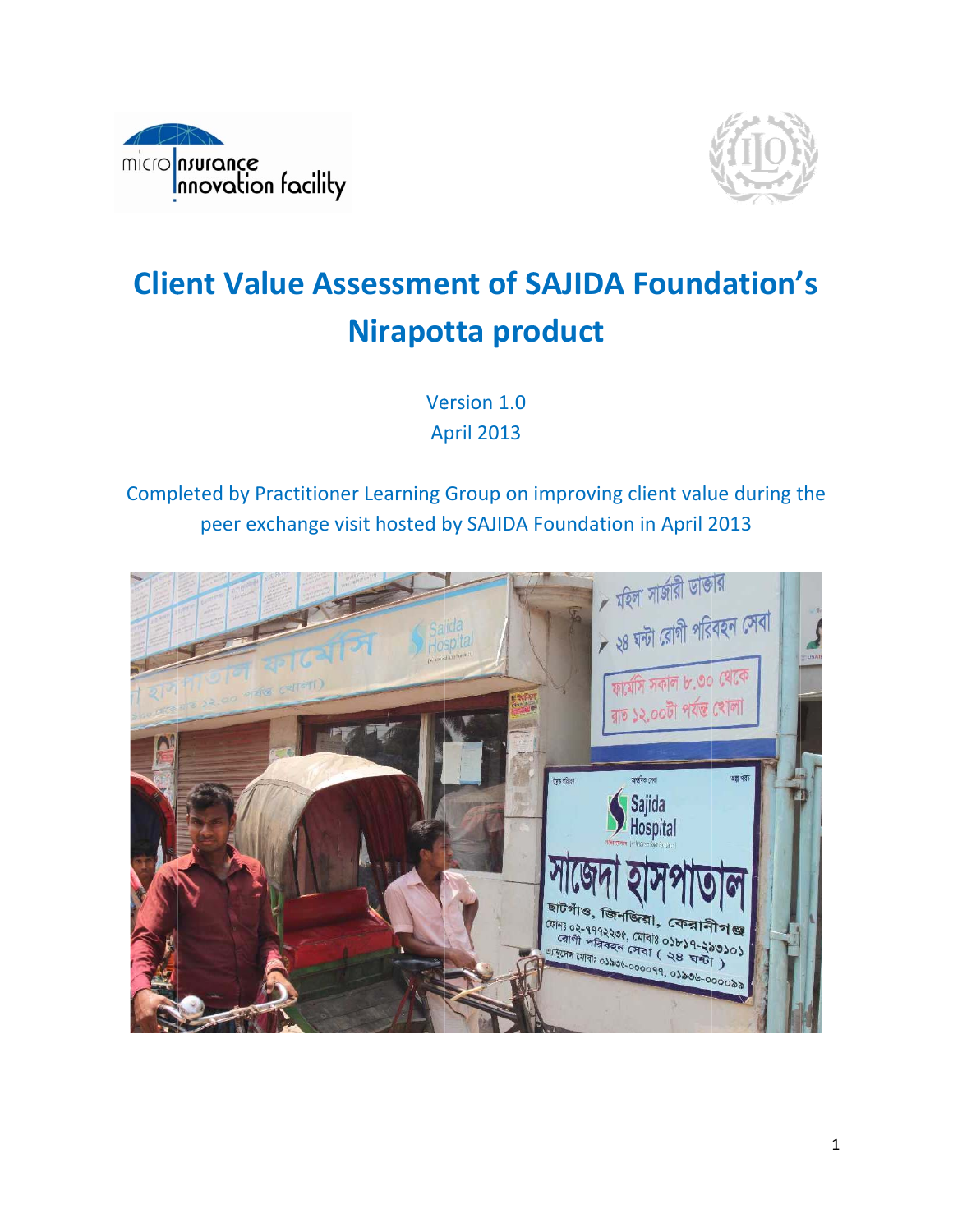# **Contents**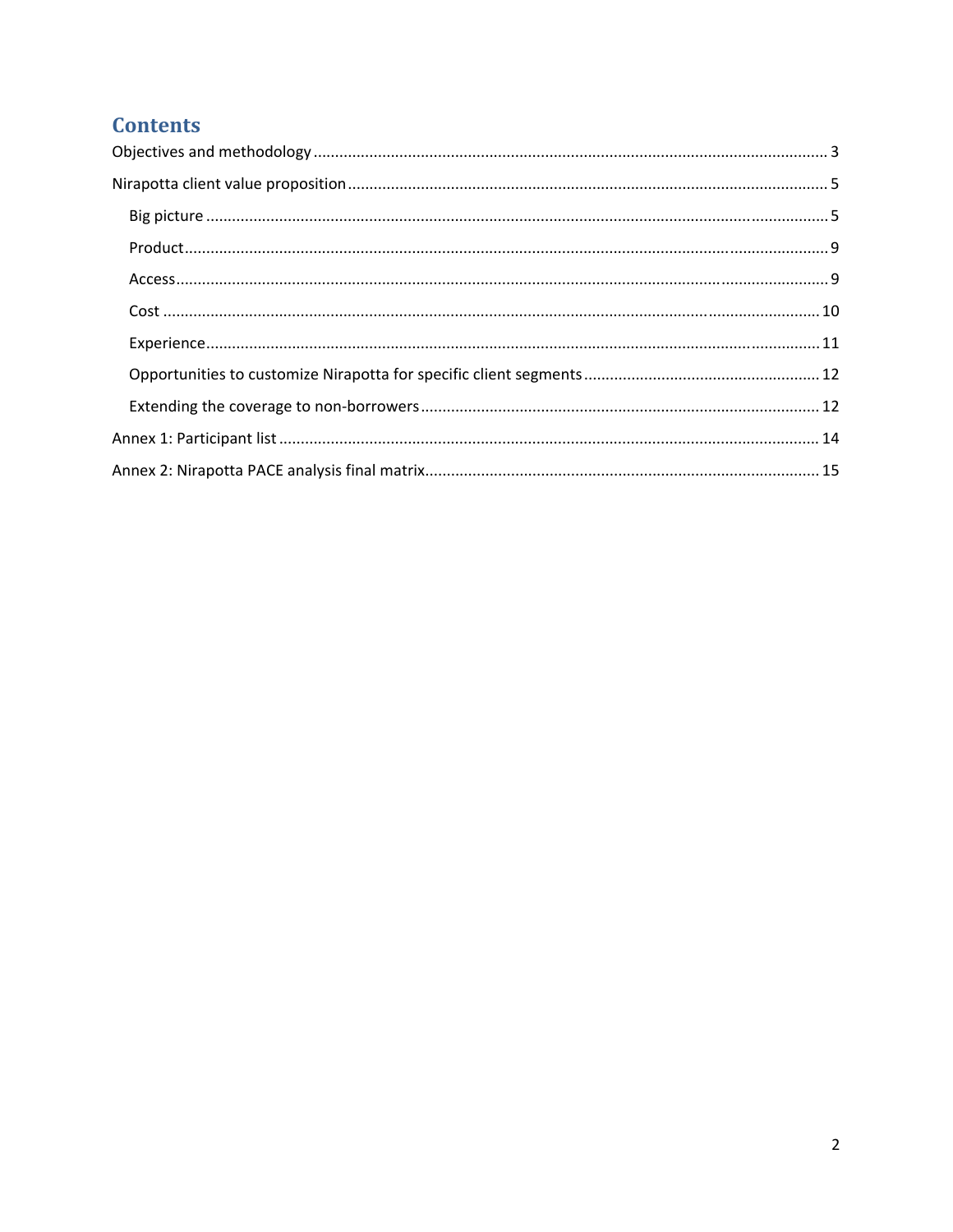# **Objectives and methodology**

SAJIDA Foundation hosted a Practitioner Learning Group (PLG) on improving client value from 8‐11 April 2013.

Main goal was to **analyze client value proposition of Nirapotta product.** The objectives were to identify strengths, weaknesses and improvements under Product, Access, Cost and Experience dimensions. Other objectives included:

- Identify possible adaptations of Nirapotta for better off and ultra-poor segments
- Assess opportunities for introducing a voluntary product

This analysis builds on the previous client value assessment done by SAJIDA Foundation in 2012 that resulted in many improvements. This time we also looked at how these improvements improved value for clients, especially in the case of claims processing, health cash benefits, premium structure, educational campaigns and value‐added services, including integration with the SAJIDA's health programme.

The assessment was conducted by 21 people who participated in the PLG peer exchange visit: SAJIDA Foundation staff and PLG members from Kenya, Peru, India, Pakistan, South Africa, Colombia, USA and facilitators from the ILO's Microinsurance Innovation Facility (See Annex 1).

![](_page_2_Picture_7.jpeg)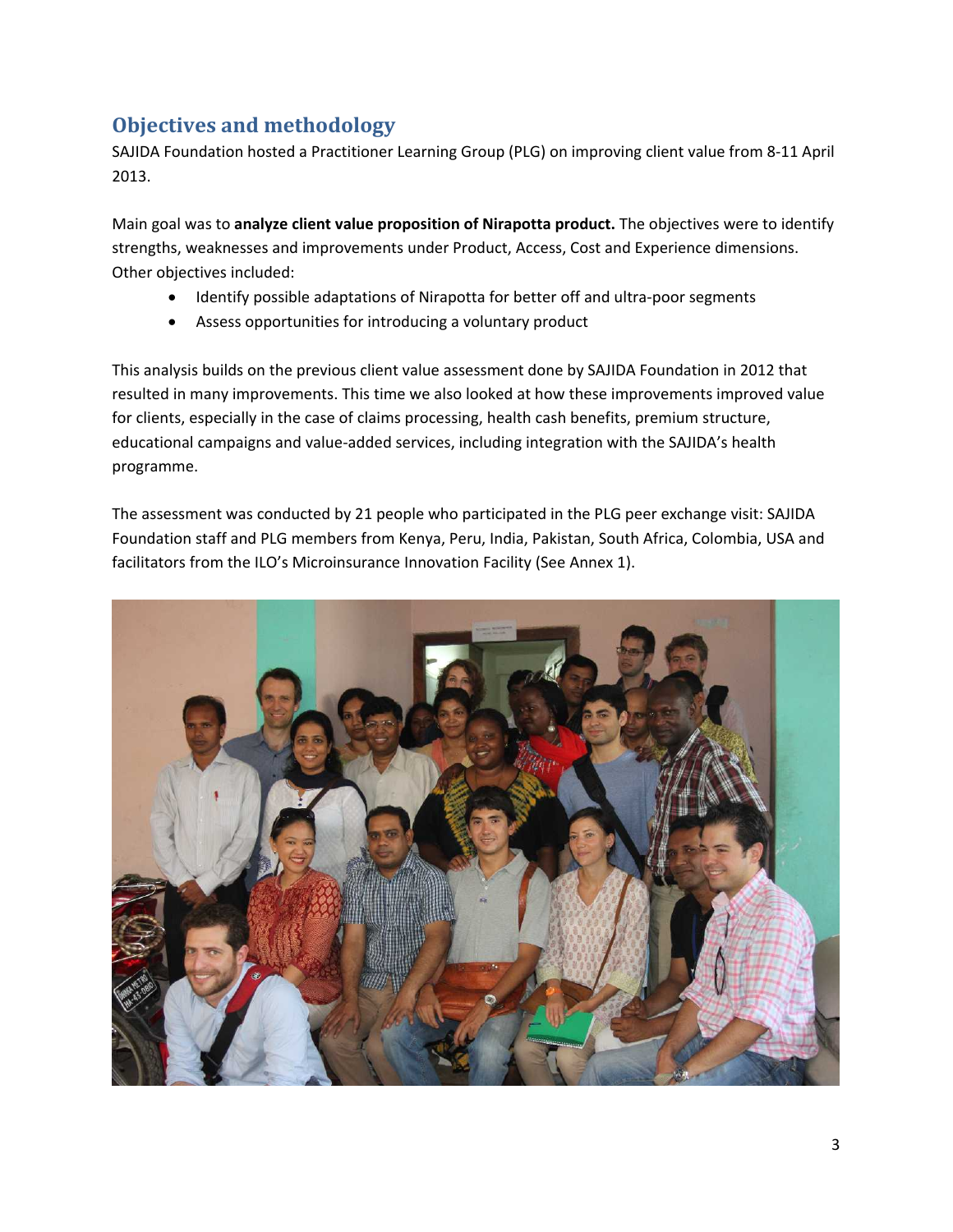#### **Agenda:**

| Date        | Morning                                                                                                                    | Afternoon                                                                                      |
|-------------|----------------------------------------------------------------------------------------------------------------------------|------------------------------------------------------------------------------------------------|
| 8<br>April  | * PACE refresher training                                                                                                  | * PACE refresher training<br>* Briefing on SAJIDA and Nirapotta product                        |
| 9<br>April  | * SAJIDA field tour (interviews with area and<br>branch managers, and bondhu; visit to<br>collection centers)              | * Preparation for PACE analysis<br>* Identifying information gaps for PACE<br>analysis         |
| 10<br>April | * Collecting additional data (visit to hospital<br>branch, focus groups with clients, additional<br>interviews with staff) | * Collating information, analysis, establishing<br>benchmarks, scoring client value dimensions |
| 11<br>April | * Wrapping up analysis, preparing<br>presentation                                                                          | *Briefing for SAJIDA management<br>* PLG peer exchange visit wrap up                           |

The PACE methodology was applied to conduct client value assessment of both products. See more at: http://www.microinsurancefacility.org/en/thematic-pages/improving-client-value.

![](_page_3_Figure_3.jpeg)

The analysis has been done only from a client perspective. A business analysis needs to be conducted to verify feasibility of suggested improvements.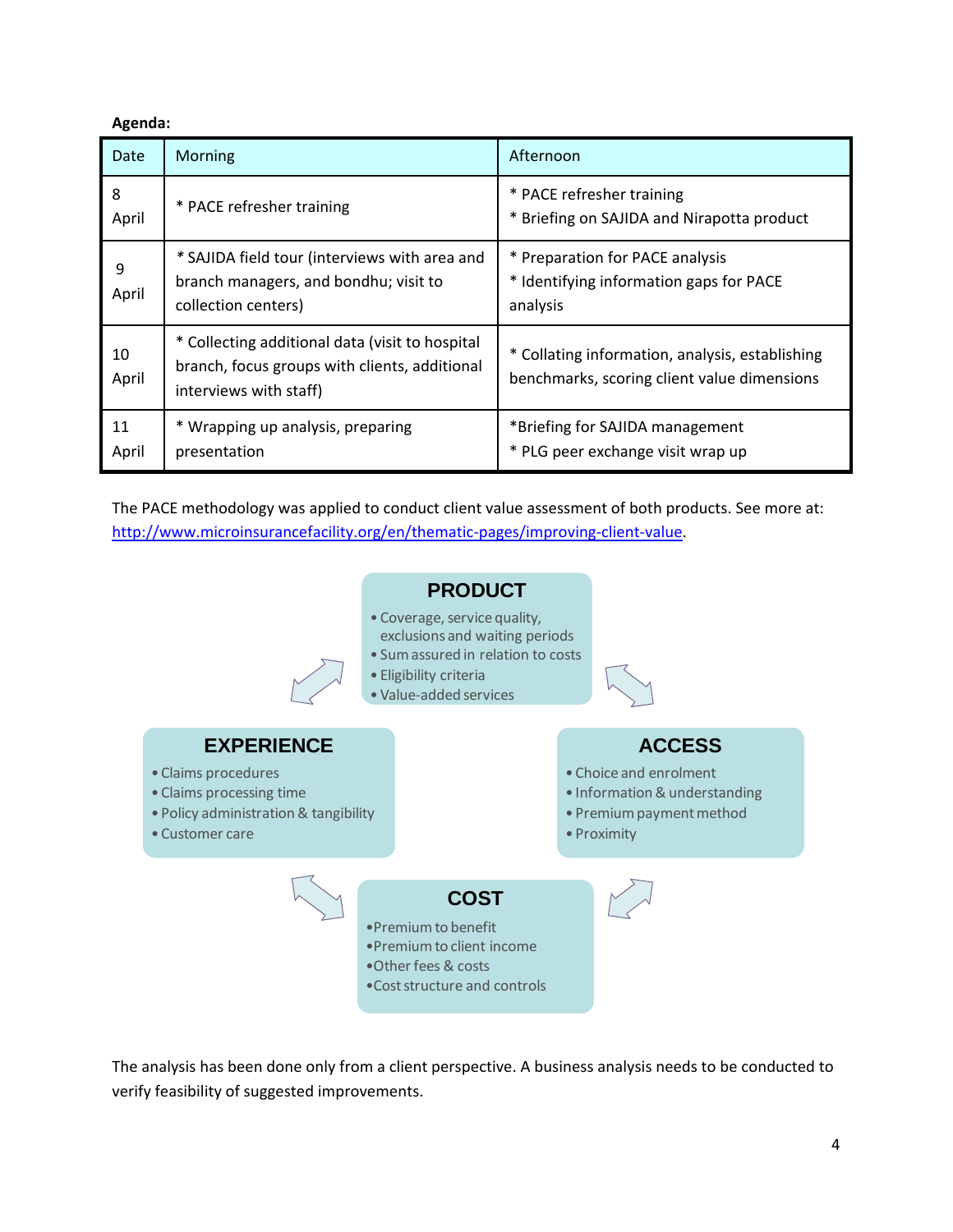The analysis is limited to the urban markets in Dhaka. The results could be much different if the study was conducted in semi-urban or rural areas.

We were supposed to compare Nirapotta offering to informal ways and competitive products clients use to manage risks covered by Nirapotta products. It occurred to be challenging because of a composite design of the Nirapotta product that made it difficult to identify good benchmarks.

We have not tackled in-depth the issue of extending Nirapotta to non-borrowers; while some potential solutions exists they are not satisfactory because of current regulations. At this moment, it might be better for SAJIDA to keep perfecting the product for borrowers, while still influencing regulators.

Some information gaps still exist. To complete analysis the following needs to be done:

- Explore informal ways low-income households use in Bangladesh to cope with life, health and asset shocks (quite a lot of secondary data, including financial diaries, is available in Bangladesh). Compare Nirapotta to these informal mechanisms.
- Estimate share of new clients for which Nirapotta was an important incentive to join SAJIDA microcredit program; and share of repeat clients for which Nirapotta is an important factor to stay. Calculate and monitor renewal rate.
- Estimate a share of SAJIDA clients using other microcredit providers.
- Estimate a share of SAJIDA hospital card-holders that are eligible for microcredit loans.
- Actuarial analysis of ultra-poor customizations and voluntary options suggested below.
- Similar PACE analysis in rural and semi-urban zones.
- Additional research concerning health claims why do 77% still take more than 7 days to settle?
- Actuarial analysis to check feasibility of removing age limit.

# **Nirapotta client value proposition**

#### **Big picture**

Nirapotta is one of the rare examples of a composite microinsurance product that seems to work for both provider and its clients. While providing comprehensive coverage, it is simple enough for clients to understand and for SAJIDA to administer. It is due to a mix of tangible benefits, mandatory coverage and substantial effort to educate clients and provide value‐added services.

Nirapotta has been improved significantly based on the previous PACE analysis in 2012. As shown on PACE diagram below it made a huge difference for clients, especially in experience dimension. Major improvements were simpler and quicker claims processing, improved client education, addition of community health workers program, increase in health benefits and fairer pricing. Claims approval and payment process has decreased from 25 to 10 days.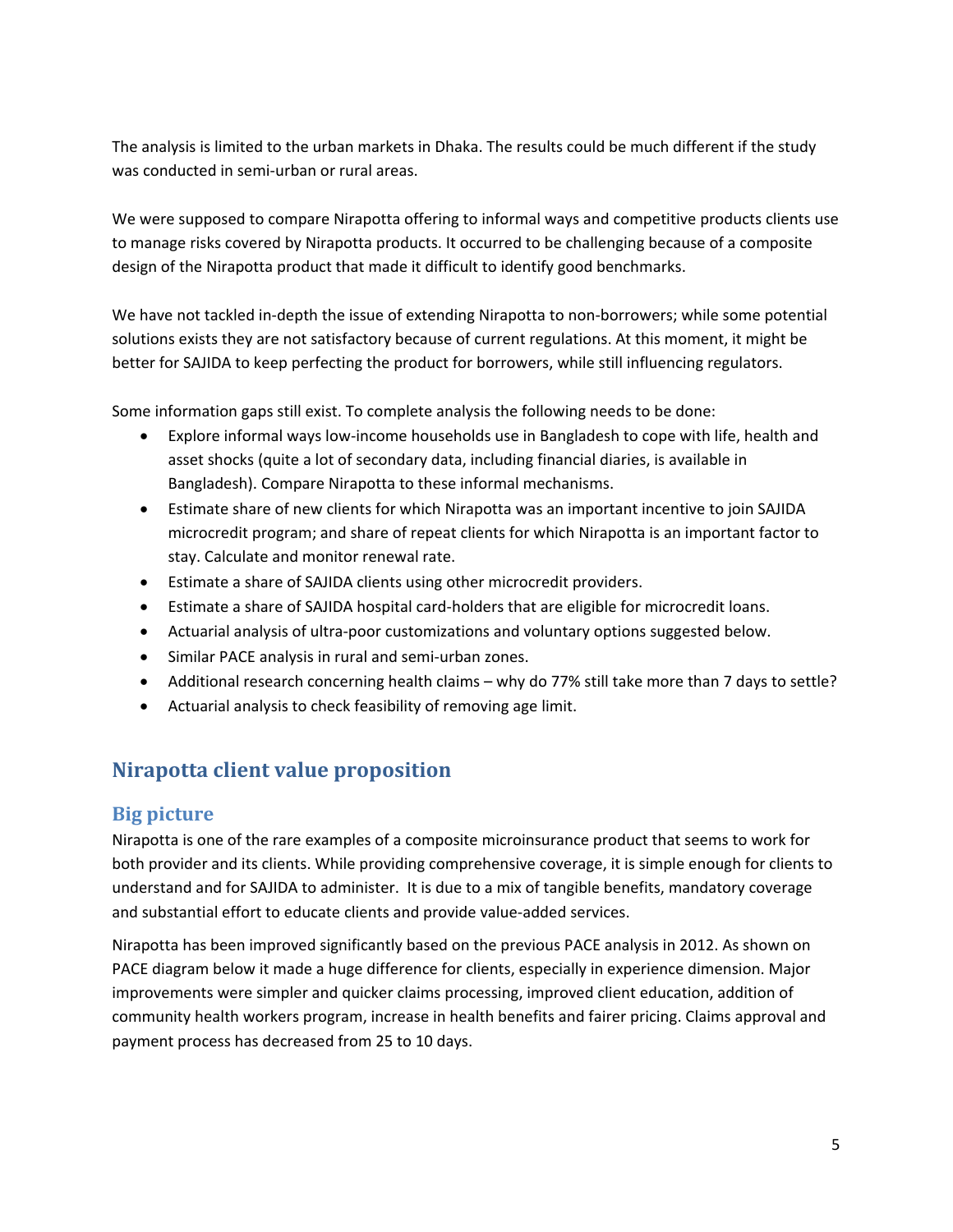![](_page_5_Figure_0.jpeg)

|            | Nirapotta old | Nirapotta<br>current | Nirapotta with<br>improvements | Nirapotta with<br>improvements,<br>customizations and<br>voluntary options |
|------------|---------------|----------------------|--------------------------------|----------------------------------------------------------------------------|
| product    | 3.0           | 3.5                  | 3.8                            | 4.2                                                                        |
| access     | 2.7           | 3.5                  | 3.7                            | 4.6                                                                        |
| cost       | 3.4           | 4.0                  | 4.1                            | 3.9                                                                        |
| experience | 2.0           | 3.8                  | 3.9                            | 3.9                                                                        |

There is still scope to improve the current offering, especially in Product and Access dimensions, however, these improvements, while worthwhile to be considered, will not make such a huge difference for clients as the previous upgrade.

The next major client value leap would be to customize the product to specific clients segments and provide voluntary options for both borrowers and non‐borrowers. This is not easy to operationalize but SAJIDA microinsurance scheme is mature enough to consider these options. There are some quick wins that can be implemented immediately such as customizing slightly the product for ultra‐poor and providing voluntary top‐up option for all borrowers. The major breakthrough would be for SAJIDA to be able to extend the coverage to non‐borrowers. The latter will require, however, changes in microfinance and insurance regulations.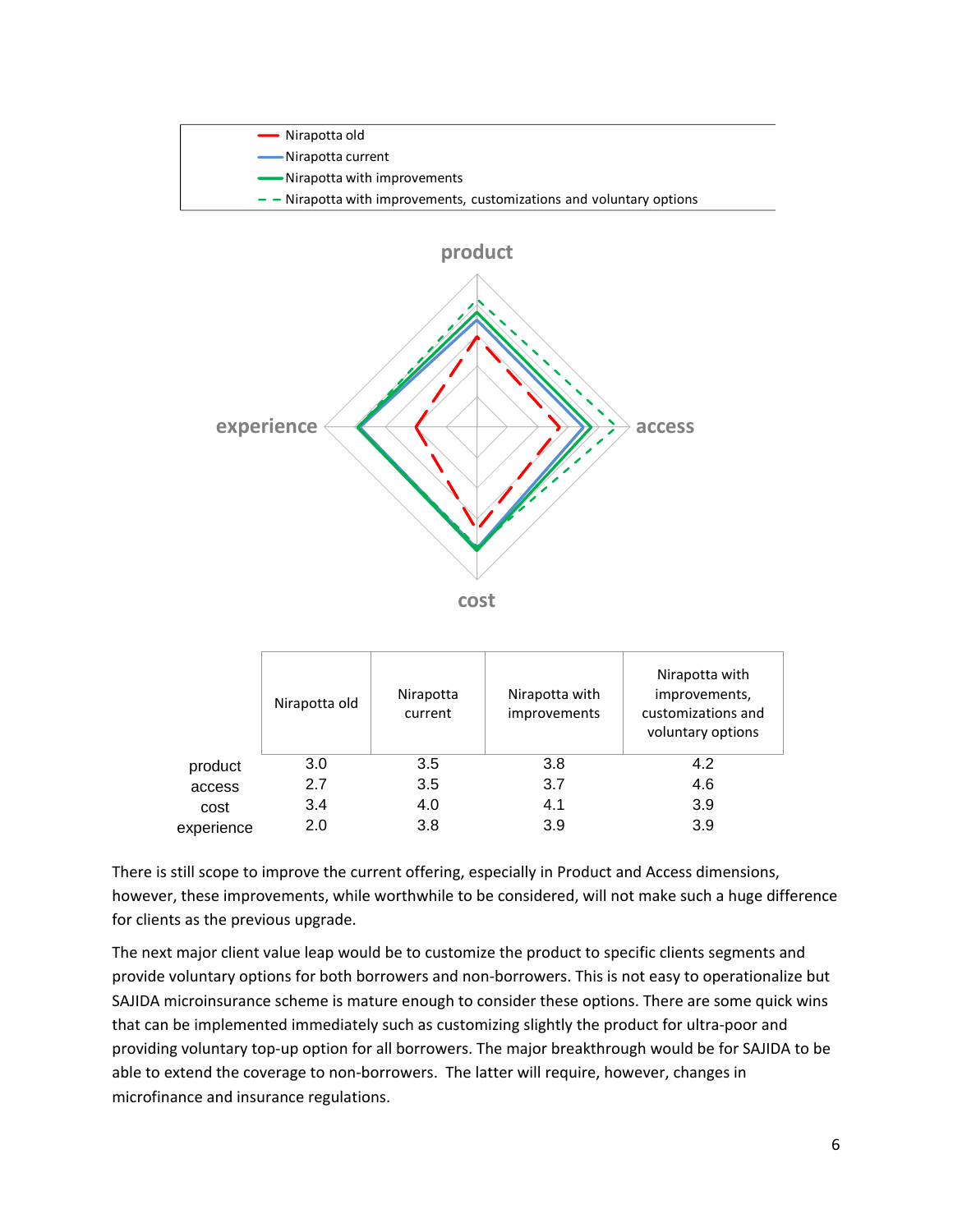The table below captures past improvements and summarizes new suggestions, which are developed further in subsequent sections.

| Product        | Old Nirapotta (2011)<br>· Inadequate<br>coverage for fire<br>· Inadequate<br>compensation for<br>most common<br>health conditions,<br>high copayment<br>(OOPEs).<br>• Difficulty in paying<br>for common<br>operations e.g.<br>normal delivery,<br>cataract operation.<br>· Inadequate<br>visibility of and<br>integration with<br><b>Community Health</b><br>program | Current Nirapotta (2013)<br>• Coverage for Fire increased<br>from 3,000 to 10,000 BDT<br>• Coverage for common health<br>conditions increased but still<br>high copayment (OOPEs)<br>• Improving Community Health<br>program and its integration<br>=> higher awareness by<br>members<br>• 2 operations made free at SF<br>hospitals<br>• Ambulance service<br>introduced for some branches                                                               | Nirapotta with new<br>improvements<br>• Promote better<br>current<br>emergency loan<br>as an strategy to<br>finance OOPEs /<br>loan amount<br>adequate to<br>cover OOPEs<br>• Potential to<br>remove age limit<br>for both life and<br>health.                                                                                                                                                   | Nirapotta with<br>segment<br>customizations and<br>voluntary options<br>• Voluntary option<br>for current<br>clients to buy<br>more health<br>coverage<br>• Trimmed version<br>of the product<br>for ultra-poor<br>(less fire<br>coverage, no<br>education and<br>legal benefits;<br>more attention<br>by Community<br>Health, small<br>hospital cash for<br>travel allowance<br>and loss of<br>business) |
|----------------|-----------------------------------------------------------------------------------------------------------------------------------------------------------------------------------------------------------------------------------------------------------------------------------------------------------------------------------------------------------------------|-----------------------------------------------------------------------------------------------------------------------------------------------------------------------------------------------------------------------------------------------------------------------------------------------------------------------------------------------------------------------------------------------------------------------------------------------------------|--------------------------------------------------------------------------------------------------------------------------------------------------------------------------------------------------------------------------------------------------------------------------------------------------------------------------------------------------------------------------------------------------|-----------------------------------------------------------------------------------------------------------------------------------------------------------------------------------------------------------------------------------------------------------------------------------------------------------------------------------------------------------------------------------------------------------|
| Access<br>Cost | • Low field staff and<br>client<br>understanding of<br>the product due to<br>limited<br>communication<br>• Single lump-sum<br>premium payment<br>• Pricing structure                                                                                                                                                                                                  | • Better staff and client<br>understanding of the product<br>through improved<br>communications (loan<br>officers weekly talks, Sajida<br>Bonhus, insurance passbook,<br>visual support materials).<br>• Still poor understanding<br>among ultra-poor or for more<br>sophisticated issues (hospital<br>referrals, etc.)<br>• Limited use of call centre for<br>client education.<br>· Single lump-sum premium<br>payment<br>• Product repriced to make it | • Make loan<br>officers weekly<br>talks more<br>engaging and<br>focused on<br>specific subjects.<br>• Strengthen call<br>centre<br>• Keep single lump-<br>sum payment for<br>standard cover.<br>• Better<br>communicate on<br>hospital referral<br>system : provide<br>list of HCP along<br>with Nirapotta<br>card to members,<br>display public &<br>NGOs HCP maps<br>in branches.<br>$\bullet$ | • Voluntary option<br>and choice of<br>type and level of<br>cover and<br>beneficiaries<br>• Additional<br>communication<br>effort for ultra-<br>poor.<br>• Introduce<br>installment<br>premium<br>payment options<br>for ultra-poor<br>and additional<br>covers<br>• Pricing for ultra-                                                                                                                   |
|                | the same for short<br>and long-term<br>loans                                                                                                                                                                                                                                                                                                                          | sustainable while affordable.<br>• Pricing differentiated to 150,<br>300 and 450 Tk for 3 product                                                                                                                                                                                                                                                                                                                                                         |                                                                                                                                                                                                                                                                                                                                                                                                  | poor product<br>done separately<br>to define the                                                                                                                                                                                                                                                                                                                                                          |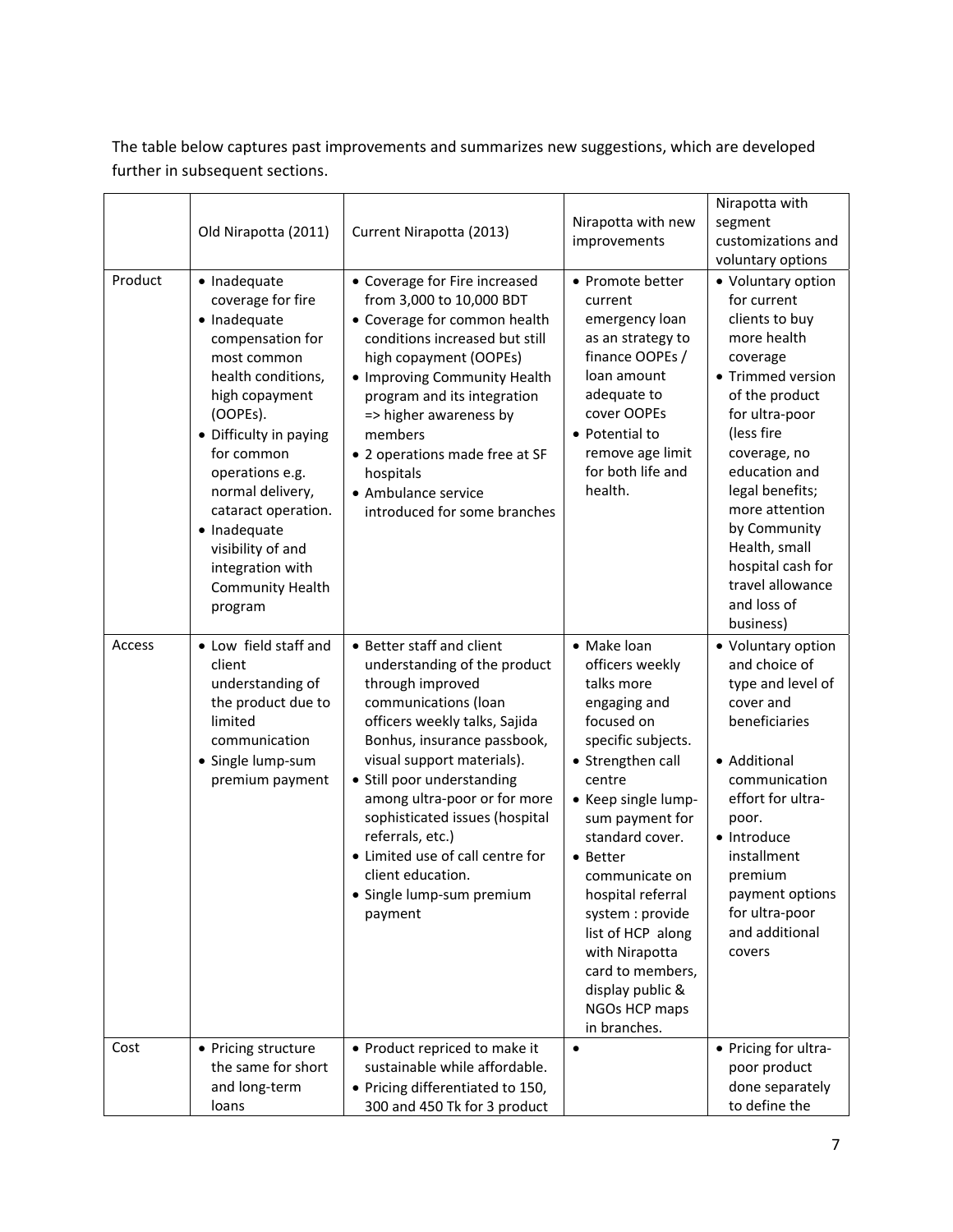|            | • Premium perceived<br>as 'high' if<br>including cost of all<br>VAS is included.<br>• Premium for<br>additional children<br>was unfairly high.                                                                                                                                                                                                                      | types.<br>• Cost of some VAS<br>(Community Health & Legal)<br>subsidized by Microfinance<br>• Premium for additional<br>children re-priced fairly at 20,<br>40 and 60 Tk (from flat 50 Tk)<br>• Full subsidy for ultra-poor<br>clients.                                                                                                                                                                                                                                                                                                                                                                                                                                                  |                                                                                                                                                                                                                                                                         | level of subsidy;<br>remove full<br>subsidy by<br>introducing a<br>100Tk payment<br>for ultra-poor (or<br>suggest a<br>graduation<br>approach).<br>• Sustainable<br>pricing for<br>voluntary higher-<br>coverage option. |
|------------|---------------------------------------------------------------------------------------------------------------------------------------------------------------------------------------------------------------------------------------------------------------------------------------------------------------------------------------------------------------------|------------------------------------------------------------------------------------------------------------------------------------------------------------------------------------------------------------------------------------------------------------------------------------------------------------------------------------------------------------------------------------------------------------------------------------------------------------------------------------------------------------------------------------------------------------------------------------------------------------------------------------------------------------------------------------------|-------------------------------------------------------------------------------------------------------------------------------------------------------------------------------------------------------------------------------------------------------------------------|--------------------------------------------------------------------------------------------------------------------------------------------------------------------------------------------------------------------------|
| Experience | • No software for<br>processing claims,<br>claims centralised<br>to head office and<br>field<br>officer/bondhu not<br>used in the<br>process.<br>• Many documents -<br>also included I.D,<br>hospital card and<br>other additional<br>pieces<br>• Average claims<br>processing time<br>was 25 days<br>• No call centre, any<br>queries handled by<br>existing staff | • Decentralized process with<br>claims settlement tool at<br>branch level. Client collects<br>documentation, hands it over<br>to the bodhu, field officer or<br>at branch. Branch manager<br>reviews the application - if<br>they cannot decide the claims<br>committee reviews it. Client<br>is then informed whether the<br>claim has been approved or<br>not.<br>• Claim is then paid out to<br>client at the branch.<br>• Average claims pay-out is 10<br>days.<br>• Call centre opened<br>• Grievance committee<br>established<br>• More tangible experience<br>with Community Health<br>workers, insurance passbook<br>with visuals.<br>. No policy document handed<br>to clients. | • Provide policy<br>copy to client<br>• Improve<br>communication<br>with clients and<br>HCP to make sure<br>correct client<br>details are placed<br>on claims<br>documentation<br>(release note).<br>• Further<br>strengthen the<br>call centre<br>(promote it<br>more) | $\bullet$                                                                                                                                                                                                                |

*See Annex 2 for more details.*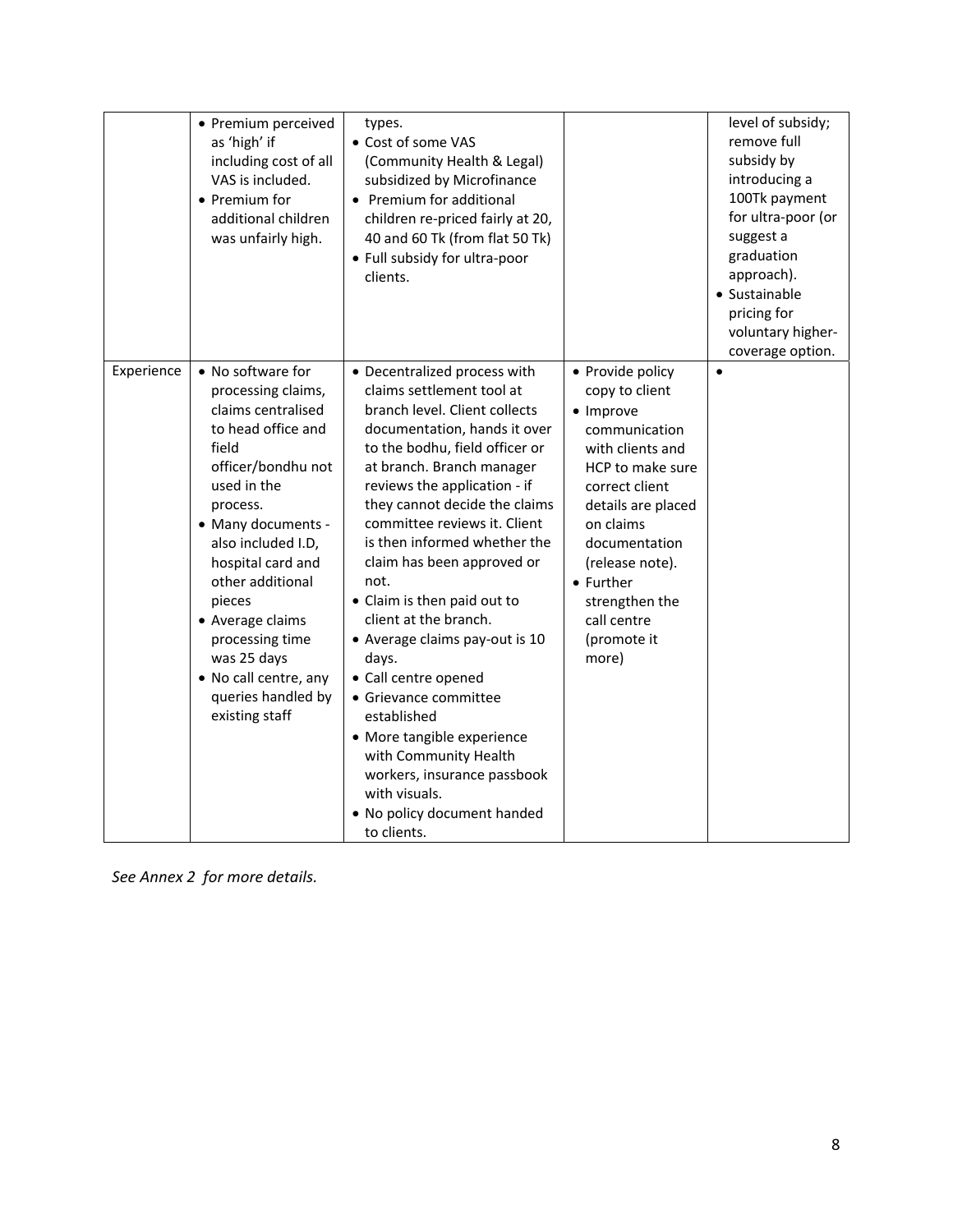# **Product**

#### **Strengths**

- Simple comprehensive package / Clients aware of Nirapotta benefits
- Family product & inclusion of new born *(improvement from last PACE analysis)*
- Community health program / Clients aware of CHP benefits *(improvement from last PACE analysis)*
- Normal delivery and cataract operations free of costs in Sajida Hospital *(improvement from last PACE analysis)*

#### **Weaknesses**

- Age exclusion (for life and health insurance)
- OOPEs remain too high for members in particular for health events (SAJIDA's objective is to cover 1/3 of expenses)

#### **Improvements**

- Possibility to remove age limit
- Increase sum insured for the most common diseases / along with differentiation of the premium according to member segments *=> See ultra poor product & voluntary options*
- Increase promotion of emergency loan as an strategy to finance OOPEs / Make loan amount adequate to cover OOPEs

#### **Access**

#### **Strength**

- Mandatory
- Simple
- Easy enrollment and claims requirements
- Multi-tiered human interaction
- Insurance card separate from passbook
- Printed materials, call centre
- Information provision and form completion by loan officers and bondhus

#### **Weaknesses**

- No voluntary option for non-borrowers
- No extra coverage that can be opted into
- Higher number of guarantors required
- Information provision by loan officer/bondhu does not fully engage
- Details of product are not clear to ultra-poor
- Lack of general insurance and risk management education
- Information access largely based in personal relationships
- Call center not fully utilized
- Some more sophisticated information does not flow in a structured way (e.g. HCP referrals)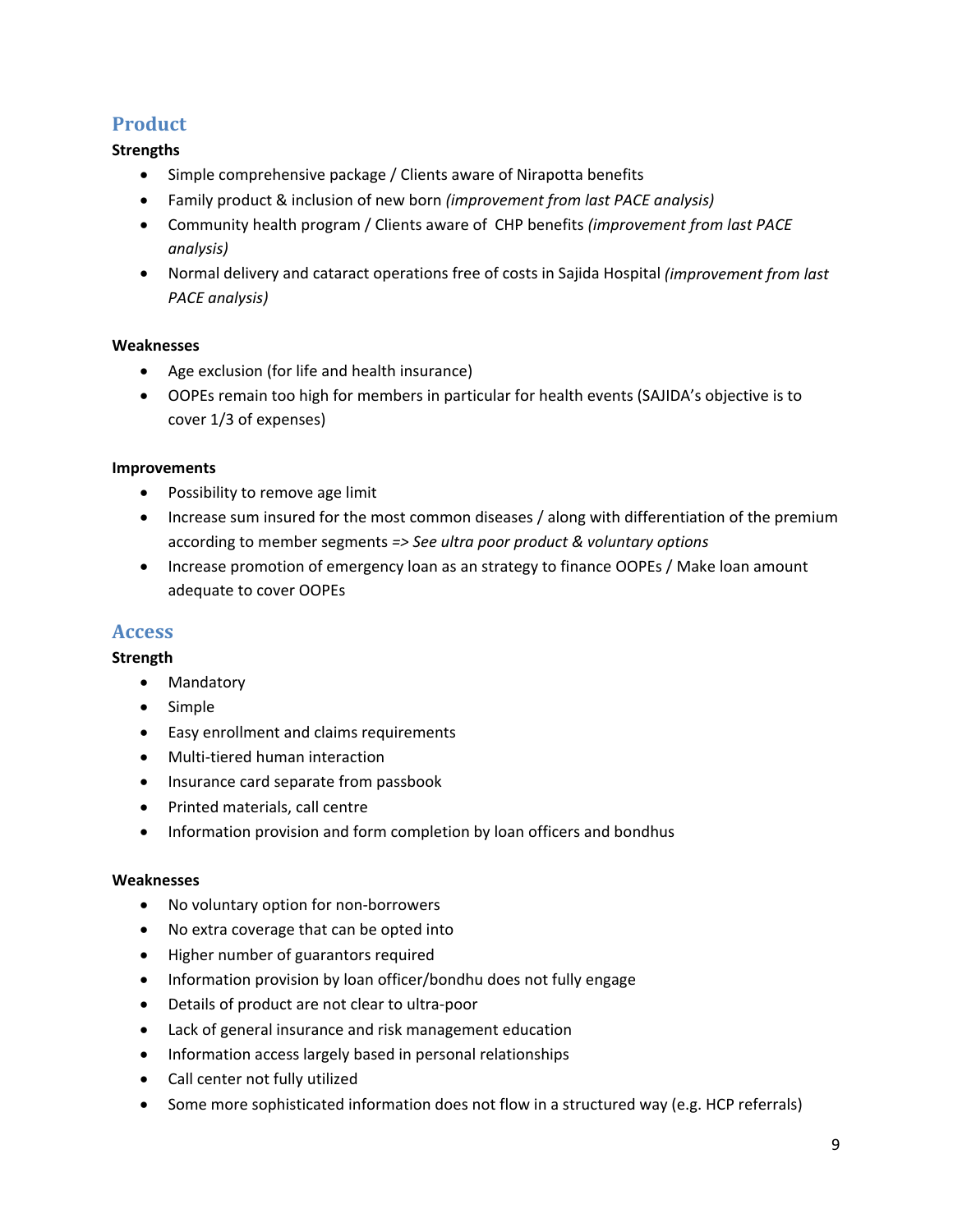#### **Improvements**

| Opportunity                           | Recommendation                                                                                                                                                                                                                                                                             |
|---------------------------------------|--------------------------------------------------------------------------------------------------------------------------------------------------------------------------------------------------------------------------------------------------------------------------------------------|
| Increase choice                       | Offer additional covers (top-ups)                                                                                                                                                                                                                                                          |
| Extend coverage and reach             | Use top-ups and voluntary coverage as entry point to create a stronger<br>insurance "product" (rather than "benefits") culture                                                                                                                                                             |
| Lower access barriers                 | Change guarantor requirement to 2 or 3, and allow significant savings to<br>replace 1 guarantor.                                                                                                                                                                                           |
| Enhance utilization of call<br>centre | Utilize social structure to promote call centre. Enhance call centre:<br>7am-7pm<br>٠<br>7 days a week<br>$\bullet$<br>Toll-free<br>$\bullet$<br>Auto-answering machine<br>٠                                                                                                               |
| Strengthen insurance<br>education     | Train loan officers to be more engaging, prepare Q&A structure for short<br>talks, blown-up visuals. Segmented 4 week education cycle: Week 1:<br>General insurance and risk management, Weeks 2-4: Nirapotta<br>components.                                                               |
| Strengthen information<br>flow        | Improvement for hospitals referral system : provide list of HCP (public &<br>NGO) along with Nirapotta card to members, display public & NGOs HCP<br>maps in branches, strengthen call center role in referral system (provide<br>the list of hospitals area wise to call center officer). |
| Strengthen written<br>materials       | Include FAQs                                                                                                                                                                                                                                                                               |

### **Cost**

**Strengths** 

- Affordability of the product (Ratio premium to income = 0.2% on average)
- Good value for money of the product
- Cost control : Referral system for HCP / SAJIDA own hospitals / fixed reimbursement list => help to control costs

#### **Weaknesses**

 Same premium for all the members, income level not taken into account for both ultra‐poor and better‐off clients.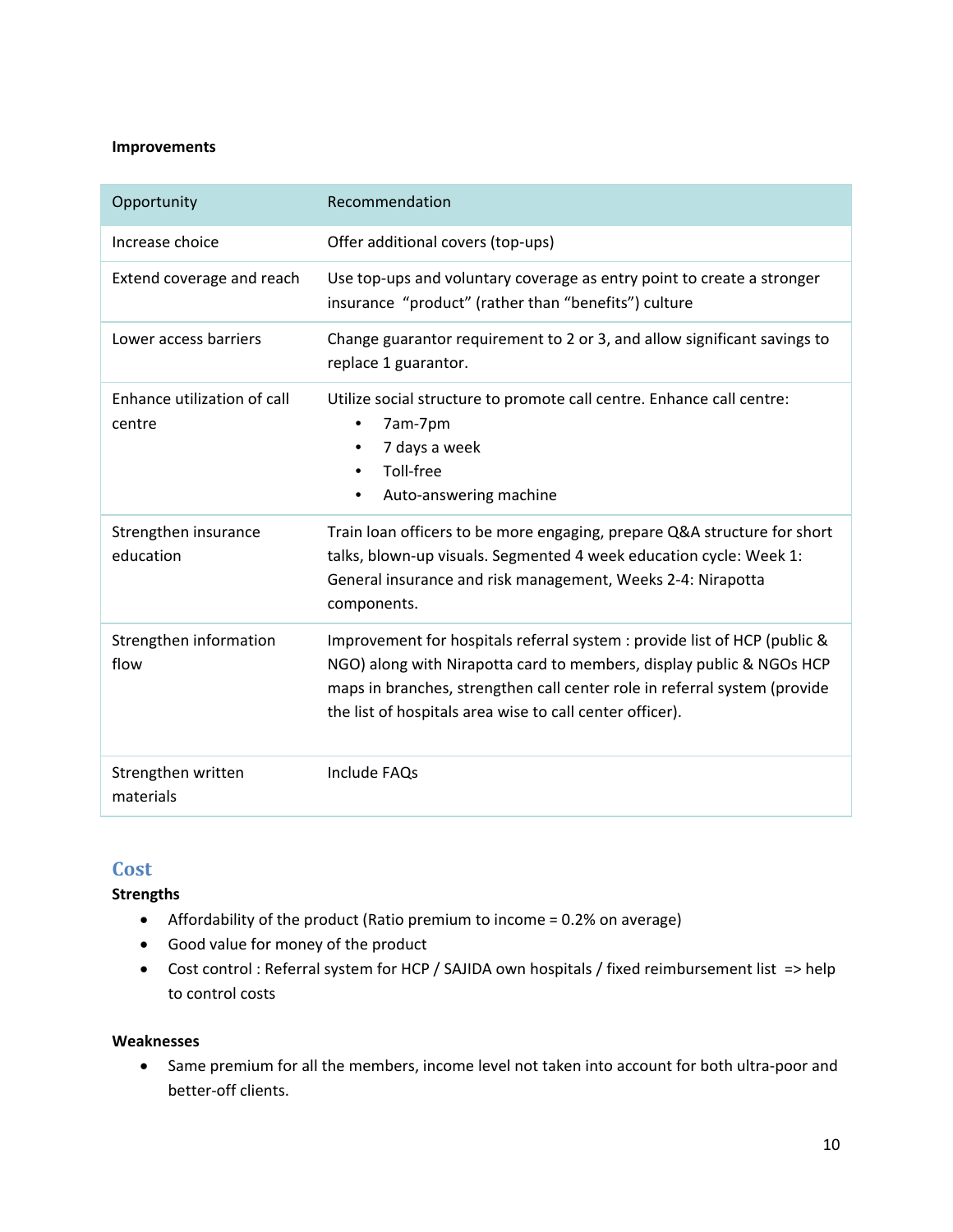#### **Improvements**

- Price product separately for ultra‐poor, define subsidy level; price additional cover options *=> See ultra poor product and voluntary options*
- How to integrate CHP in the premium Develop 3 year-plan to include CHP (Bondhus) cost in Nirapotta premium

# **Experience**

![](_page_10_Figure_4.jpeg)

"*Sajida is like a tree that I have seen grow over the years, and I am under its shade and I feel protected…" "Sajida's help has improved my life." "If I am with Sajida I do not need any other organisation" "Sajida has improved my life so much that I do not need the loans, however, I still borrow from them because I see them as my family and they provide additional services that I have used before – like Nirapotta."*

*"Sajida does not ask for too many guarantors." "We are too poor to join many MFIs…"*

#### **Strength**

- Low claims rejection- facilitates positive market discovery
- Clients are well informed concerning various processes
- Documentation requirements are not onerous (have been reduced)
- One to two weeks claims payment
- Very personalised and decentralised service: Branch manager, Field officer, Sajida bondhu
- MI card (passbook) with pictures easy to understand
- Claims tool
- **Tangibility**
- Different levels of claiming: At Sajida office; in the field with the field officer or Sajida bondhu
- All staff handle customer queries and play a role in customer care

#### **Weaknesses**

- Ultra poor not really sure of claims process potentially due to low literacy levels
- Clients has to go to the branch to receive the claims payment
- Client does not have a copy of the policy containing terms and conditions of the product
- Call centre staffed by one person
- Claims process still long for certain products e.g. health

#### **Improvements**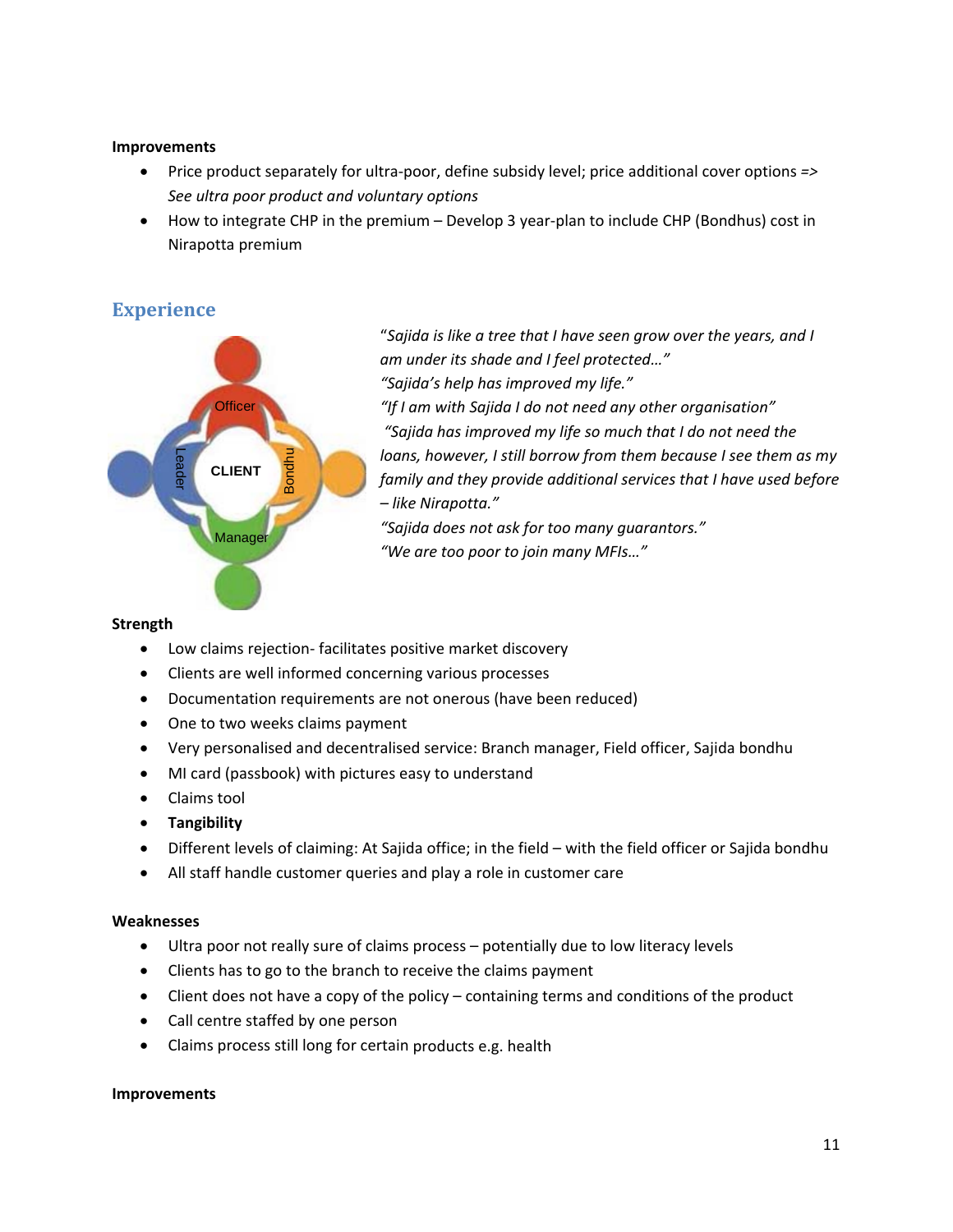- Tighten information collection procedures to improve claims (Improve communication with clients  $\bullet$ and HCP to make sure correct client details are placed on claims documentation (release note).)
- Simplify the policy contract and present a copy to the client
- Keep developing the call centre, promote it more and encourage usage by clients.  $\bullet$

### **Opportunities to customize Nirapotta for specific client segments**

Nirapotta evolved to a very good mandatory product that serves the needs of typical SAJIDA clients. As SAJIDA has some distinct client income segments in its portfolio, there is opportunity to provide better client value by customizing the product to the ultra-poor client segment and by providing voluntary topup options for those who can afford to buy more coverage. It goes in line with higher risk-management needs of better-off clients (more assets to insure, availing health care in private clinics, etc.).

| Category                                    | <b>Product</b>                                                                                                                                                    | Cost              |
|---------------------------------------------|-------------------------------------------------------------------------------------------------------------------------------------------------------------------|-------------------|
| <b>Ultra Poor</b>                           | Keep health and life coverage as is. Lower fire cover. Remove education and 100-<br>legal. Add hospital cash facility i.e. for loss of wages and travel expenses. | 200 TK            |
| <b>Typical and better</b><br>off of clients | Optional Higher Coverage for health, life and fire benefits at the moment<br>of enrolment                                                                         | $350 -$<br>450 TK |

#### **Extending the coverage to non-borrowers**

Given regulatory obstacles, it is not possible for SAJIDA to offer its insurance package to non-borrowers. It should keep influencing the regulations. In the meantime some interim options are suggested below.

![](_page_11_Figure_8.jpeg)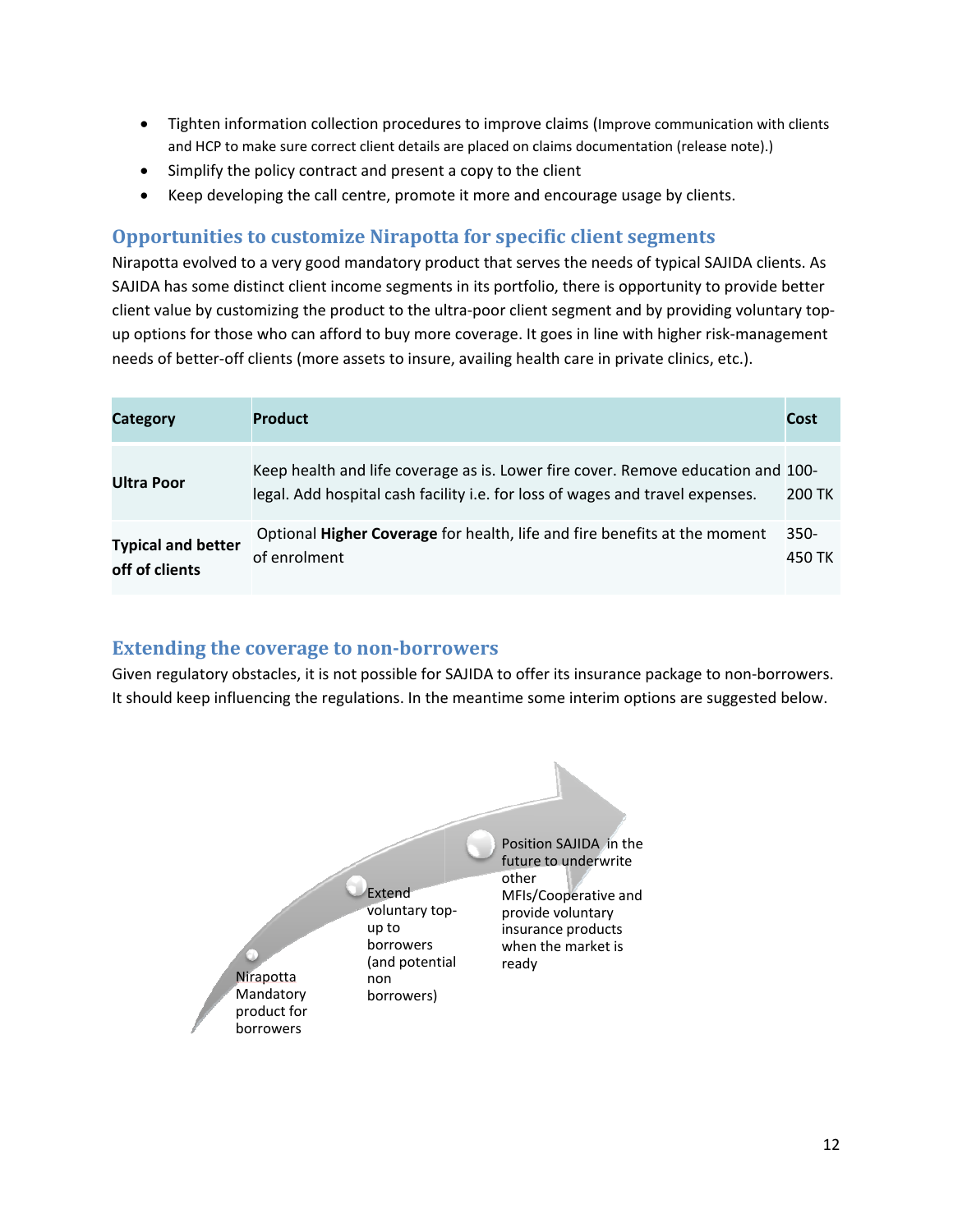#### **Short‐term suggestions:**

- Cover the members in between loans & the savers who make up 14% of the Sajida plan. Do this by linking insurance premium to a time period instead of loan period. Explore opt‐out for savers. Explore savings accounts deduction or up-front payment.
- Allow top‐up options for additional members. Policy holders and enterprise loan borrowers should be able to add additional family members to their policy, and also the staff of their micro‐enterprise, all for additional premiums..
- Market Nirapotta product to Sajida Hospital Card Holders, as Nirapotta members get better benefits than Hospital Card members. Convert them to borrowers if possible, research required in this area.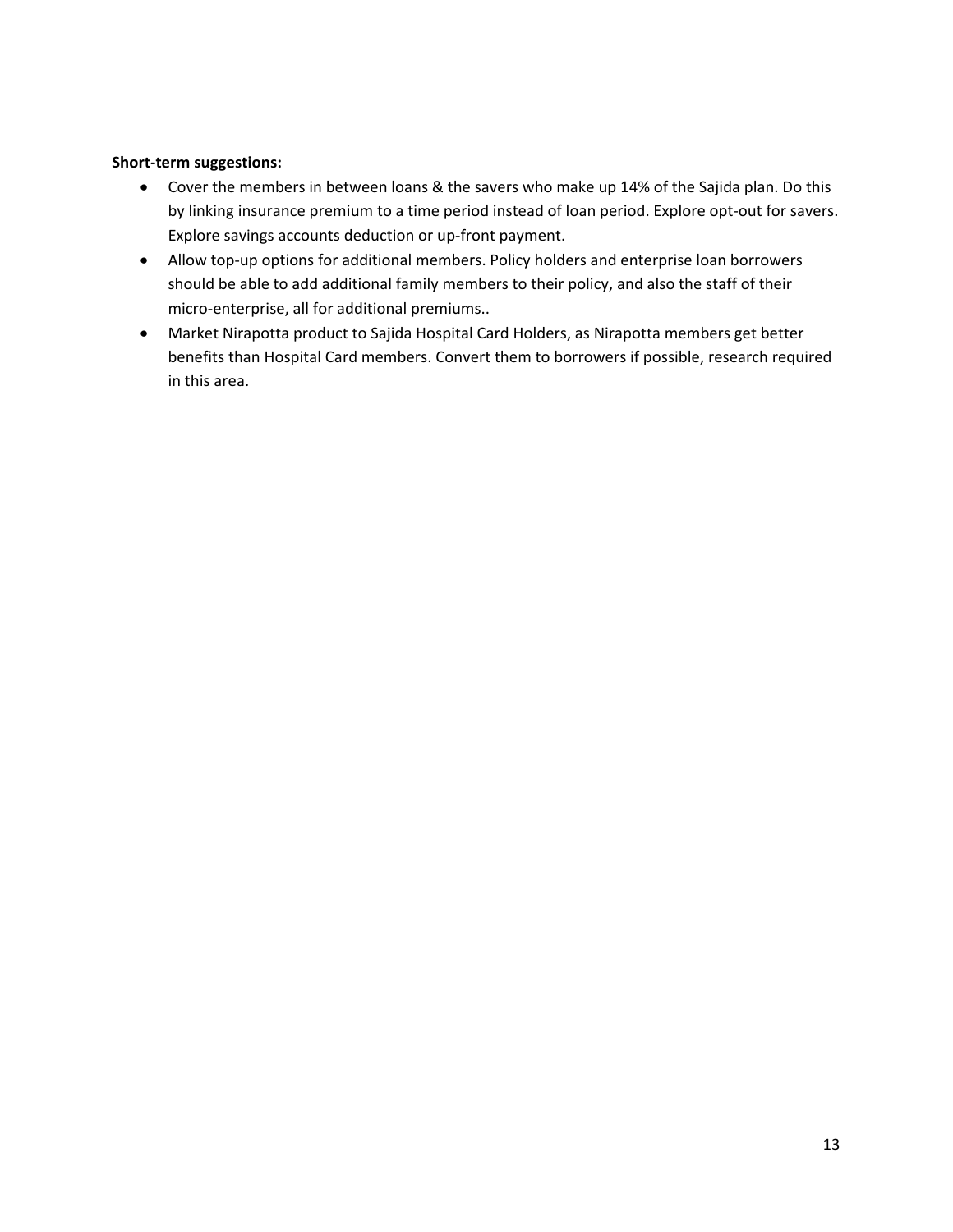# **Annex 1: Participant list**

ICICI Lombard : Nimisha D'Souza ‐ nimisha.dsouza@icicilombard.com Cenfri (South Africa): Sandisiwe Ncube - sandisiwe@cenfri.org Uplift (India): Alexandra Levy alexandralevy.hmf@gmail.com Naja Jeevan (Pakistan) : Owais Rasool ‐ owais@njfk.org IDB : Shoshana Grossman‐Crist ‐ shoshana.grossmancrist@gmail.com CIC (Kenya): Caroline Makandi ‐ caroline.makandi@cic.co.ke CIC (Kenya): Jeremiah Siage ‐ Jeremiah.Siage@cic.co.ke Fonkoze (Haiti) : Ibiza Stecher ‐ iStecher@fonkoze.org Cenfri (South Africa): David Saunders ‐ david@cenfri.org Star Micro : Ayham Esmaiel ‐ a.esmaiel@yahoo.com Fasecolda : Sergio Velez ‐ svelez@fasecolda.com La Positiva (Peru) : Miguel Bélon ‐ mbelon@lapositiva.com.pe Microinsurance Innovation Facility: Jasmin Suministrado - suministrado@ilo.org Microinsurance Innovation Facility: Miguel Solana - solana@ilo.org Microinsurance Innovation Facility: Michal Matul ‐ matul@ilo.org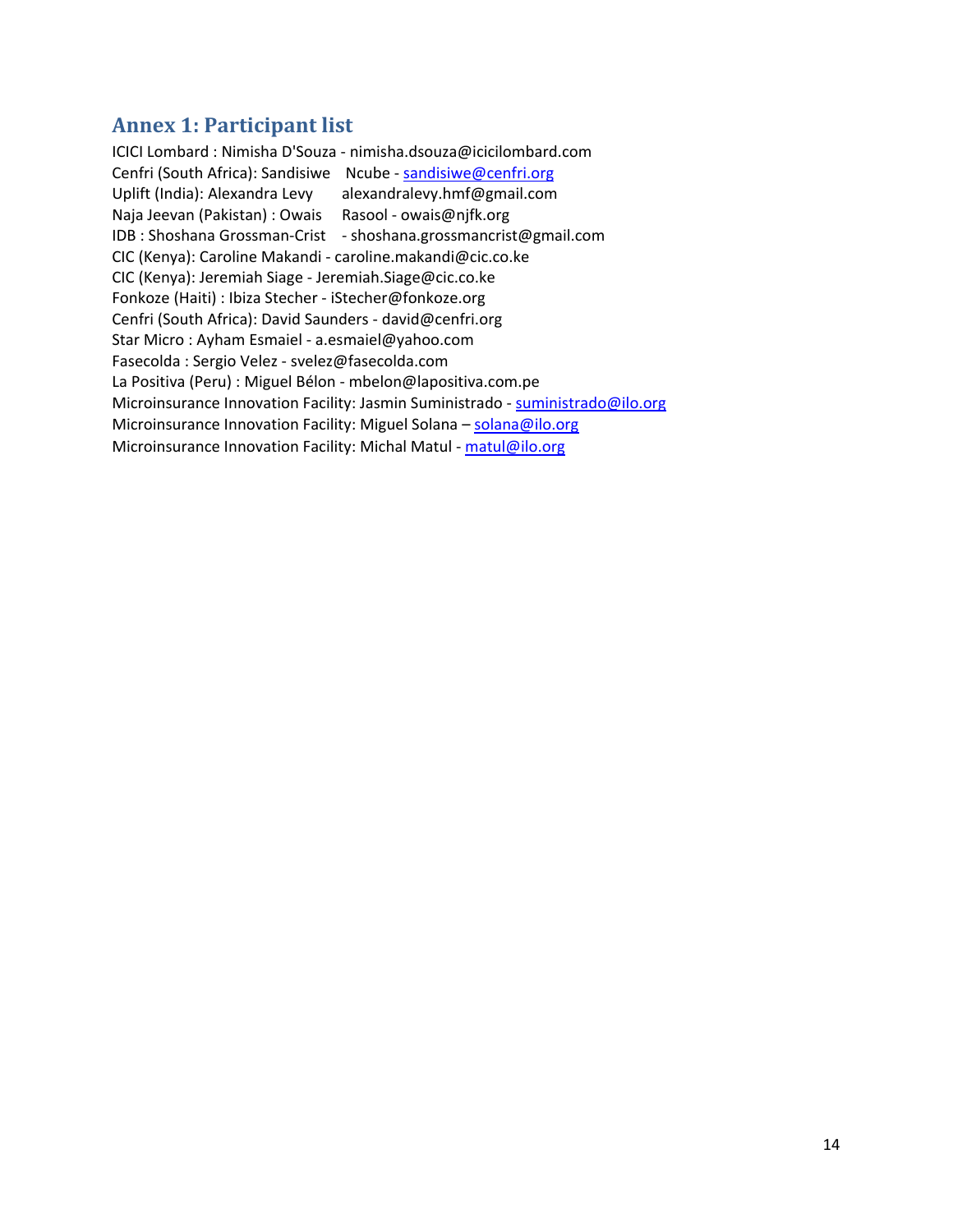# **Annex 2: Nirapotta PACE analysis final matrix**

To be edited :

| Provider /<br><b>Product name</b>                                      | Weights | Nirapotta old product                                                                                                              |     | Nirapotta current product                                                                                                                                                                                 |     | Nirapotta product with<br>improvement                                                                                                                                                                         |     | Nirapotta product<br>with segment<br>customizations and<br>voluntary options                                                                                                             |     |
|------------------------------------------------------------------------|---------|------------------------------------------------------------------------------------------------------------------------------------|-----|-----------------------------------------------------------------------------------------------------------------------------------------------------------------------------------------------------------|-----|---------------------------------------------------------------------------------------------------------------------------------------------------------------------------------------------------------------|-----|------------------------------------------------------------------------------------------------------------------------------------------------------------------------------------------|-----|
| 1. PRODUCT                                                             |         |                                                                                                                                    | 3.0 |                                                                                                                                                                                                           | 3.5 |                                                                                                                                                                                                               | 3.8 |                                                                                                                                                                                          | 4.2 |
| 1.1 Coverage,<br>service quality,<br>exclusions and<br>waiting periods | 0.35    | Coverage = health,<br>death, fire, legal,<br>education                                                                             | 4.0 | Coverage = health, death,<br>fire, legal, education                                                                                                                                                       | 4.0 | Coverage = health, death,<br>fire, legal, education<br>Long term proposition :<br>OPD cover for consultation,<br>drugs and diagnostic -<br>thorugh tie up with other<br>clinics - with additionnal<br>premium | 4.0 |                                                                                                                                                                                          | 4.0 |
| 1.2 Sum insured<br>in relation to<br>cost of risk                      | 0.35    | Inadequation of<br>coverage for health<br>and fire<br>Inadequate<br>compensation for most<br>common conditions<br>(high copayment) | 2.5 | Coverage for Fire<br>increased from 3,000 to<br>10,000 BDT<br>Coverage for common<br>conditions increased but<br>still high copayment<br>But still Inadequation of<br>coverage for health (high<br>OOPEs) | 3.0 | Emergency loan as an<br>strategy to finance OOPEs /<br>loan amount adequate to<br>cover OOPEs                                                                                                                 | 3.5 | Sum insured for<br>most common<br>disease to be<br>increased / along<br>with differentiation<br>of the premium<br>according to<br>member segments<br>For better off -<br>higher coverage | 4.5 |
| 1.3 Eligibility<br>criteria                                            | 0.15    | New born not<br>included                                                                                                           | 2.5 | New born included - but<br>age limit for health and<br>life                                                                                                                                               | 3.0 | No age limit                                                                                                                                                                                                  | 3.5 | For voluntary<br>product : extend<br>coverage to other<br>relatives /<br>employees of<br>micro<br>entrepreneurs                                                                          | 4.0 |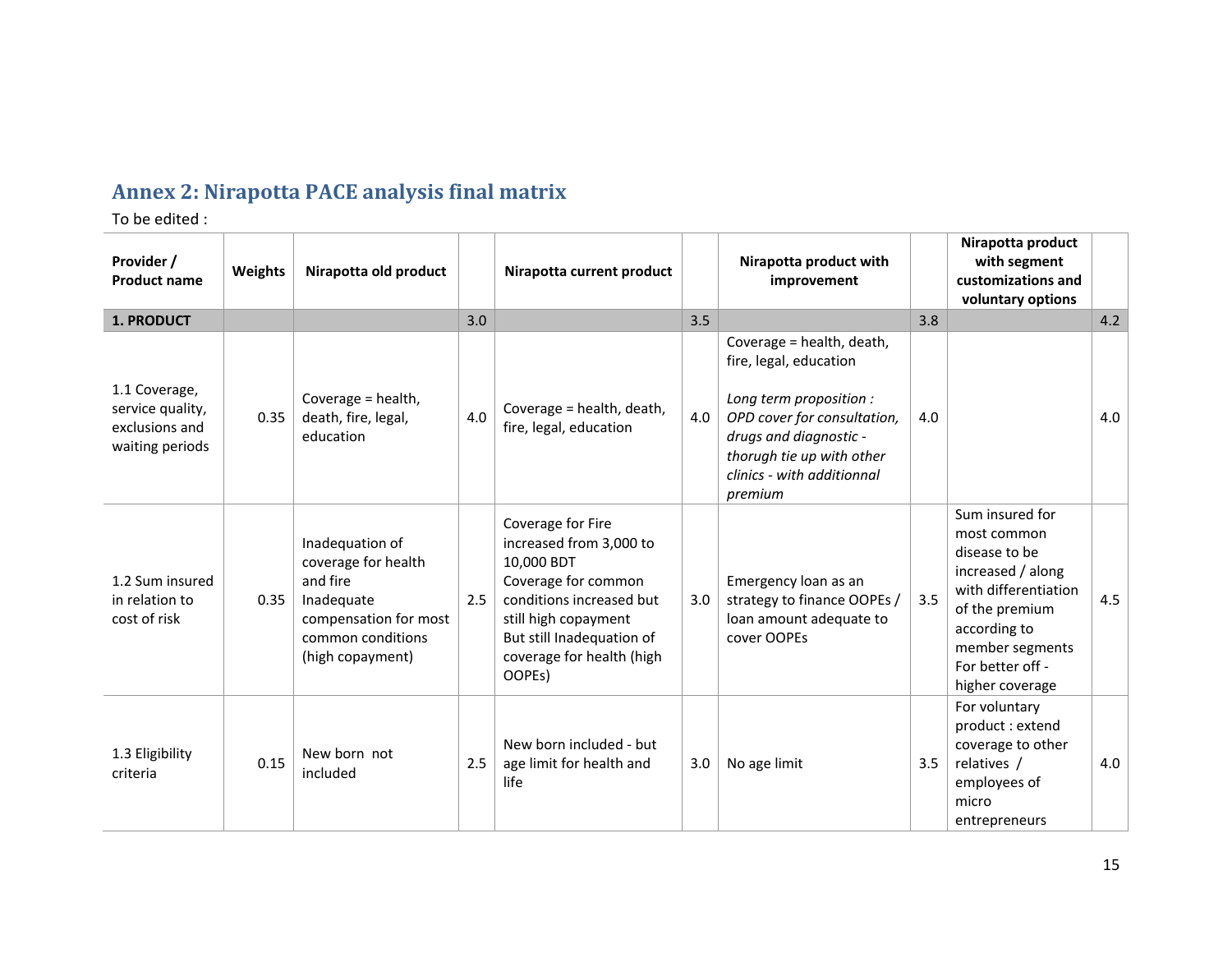|                                         |      |                                                                                                                                                                                                                                                                                        |     |                                                                                                                                                                                                                                           |     |                                                                                                                                                                                       |     | Insurance benefits<br>for members in<br>between loan                              |     |
|-----------------------------------------|------|----------------------------------------------------------------------------------------------------------------------------------------------------------------------------------------------------------------------------------------------------------------------------------------|-----|-------------------------------------------------------------------------------------------------------------------------------------------------------------------------------------------------------------------------------------------|-----|---------------------------------------------------------------------------------------------------------------------------------------------------------------------------------------|-----|-----------------------------------------------------------------------------------|-----|
| 1.4 Value-added<br>services             | 0.15 | Inadequate<br>visibility/impact of<br>Community health<br>program (B)<br>Inadequate impact of<br>Education VAS (B)<br>Transportation<br>problems to SF<br>hospitals (C)<br>Client difficulty in<br>paying for common<br>operations e.g. normal<br>delivery, cataract<br>operation. (C) | 2.0 | <b>Improving Community</b><br>Health program =><br>awareness of the<br>members for CHP<br>Introduce additional<br>education services<br>2 operations made free at<br>SF hospitals<br>Ambulance service<br>introduced for some<br>branches | 4.0 | Same VAS                                                                                                                                                                              | 4.0 |                                                                                   | 4.0 |
| 2. ACCESS                               |      |                                                                                                                                                                                                                                                                                        | 2.7 |                                                                                                                                                                                                                                           | 3.5 |                                                                                                                                                                                       | 3.7 |                                                                                   | 4.6 |
| 2.1 Choice and<br>enrolment             | 0.35 | No voluntary option or<br>choice of type or level<br>of cover                                                                                                                                                                                                                          | 2.5 | Mandatory. Simple. Easy<br>enrollment and claims<br>requirements. No<br>additional voluntary<br>option or choice of type or<br>level of cover. High<br>number of guarantors<br>required.                                                  | 2.5 |                                                                                                                                                                                       | 2.5 | Voluntary option<br>and choice of type<br>and level of cover<br>and beneficiaries | 4.0 |
| 2.2 Information<br>and<br>understanding | 0.35 | Low field staff<br>understanding of<br>product; low customer<br>understanding of<br>product                                                                                                                                                                                            | 2.0 | High field staff<br>understanding of<br>product.Better client<br>understand of product,<br>but still poor among ultra-<br>poor. Multi-tiered human<br>interaction. Insurance card                                                         | 4.0 | High staff and customer<br>understanding of product<br>through multiple channels,<br>including interactive ones,<br>especially making the loan<br>officers pitch more<br>interactive. | 4.5 | Additional effort for<br>ultra-poor.                                              | 5.0 |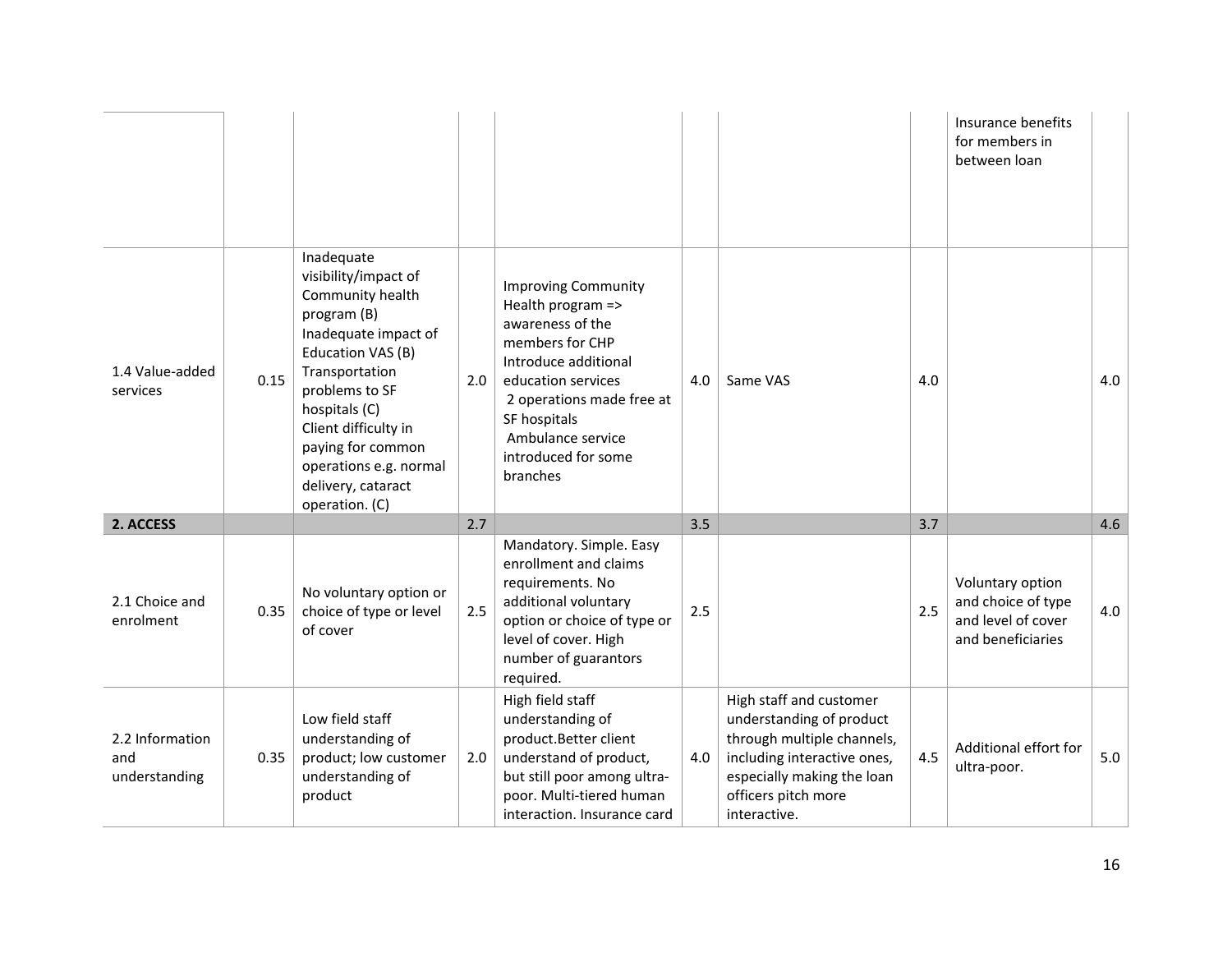|                                                |      |                                                                                                                                                          |     | separate from passbook.<br>Good materials, use of<br>centre, bondhus and loan<br>officers (weekly Nirapotta<br>talks at collection centres).<br>Limited use of call centre.                                                                                                                                                       |     |                          |     |                                                                                                                                                                                                                    |     |
|------------------------------------------------|------|----------------------------------------------------------------------------------------------------------------------------------------------------------|-----|-----------------------------------------------------------------------------------------------------------------------------------------------------------------------------------------------------------------------------------------------------------------------------------------------------------------------------------|-----|--------------------------|-----|--------------------------------------------------------------------------------------------------------------------------------------------------------------------------------------------------------------------|-----|
| 2.3 Premium<br>payment<br>method               | 0.15 | Single lump-sum<br>payment                                                                                                                               | 4.0 | Single lump-sum payment                                                                                                                                                                                                                                                                                                           | 4.0 |                          | 4.0 | Single lump-sum<br>payment for<br>standard cover.<br>Installment<br>payment options<br>for ultra-poor and<br>extended covers                                                                                       | 5.0 |
| 2.4 Proximity                                  | 0.15 | Difficulty in accessing<br>primary, preventive<br>healthcare                                                                                             | 3.5 | Bondhus, centres, call<br>centre                                                                                                                                                                                                                                                                                                  | 4.0 | Strengthened call centre | 4.5 |                                                                                                                                                                                                                    | 4.5 |
| 3. COST                                        |      |                                                                                                                                                          | 3.4 |                                                                                                                                                                                                                                                                                                                                   | 4.0 |                          | 4.1 |                                                                                                                                                                                                                    | 3.9 |
| 3.1 Premium in<br>relation<br>tobenefit        | 0.35 | Good value for money<br>but unfair pricing                                                                                                               | 4.0 | Good value for money, fair<br>pricing                                                                                                                                                                                                                                                                                             | 4.5 | Good value for money     | 4.5 |                                                                                                                                                                                                                    | 4.0 |
| 3.2 Premium in<br>relation to<br>client income | 0.35 | Premium perceived as<br>'high' if including cost<br>of all VAS is included.<br>(C, B)<br>Premium for<br>additional children was<br>unfairly high. (C, B) | 3.5 | Product repriced to make<br>it sustainable while<br>affordable.<br>Pricing differentiated to<br>150, 300 and 450 Tk for 3<br>product types.<br>Cost of some VAS<br>(Community Health &<br>Legal) subsidised by<br>Microfinance<br>Premium for additional<br>children re-priced fairly at<br>20, 40 and 60 Tk (from flat<br>50 Tk) | 4.5 |                          | 4.5 | Premium for<br>additionnal<br>beneficiaries and<br>benefits<br>appropriately<br>priced; higher<br>premium<br>Premium<br>segmentation<br>according to<br>income level of<br>members - with<br>instalment facilities | 4.0 |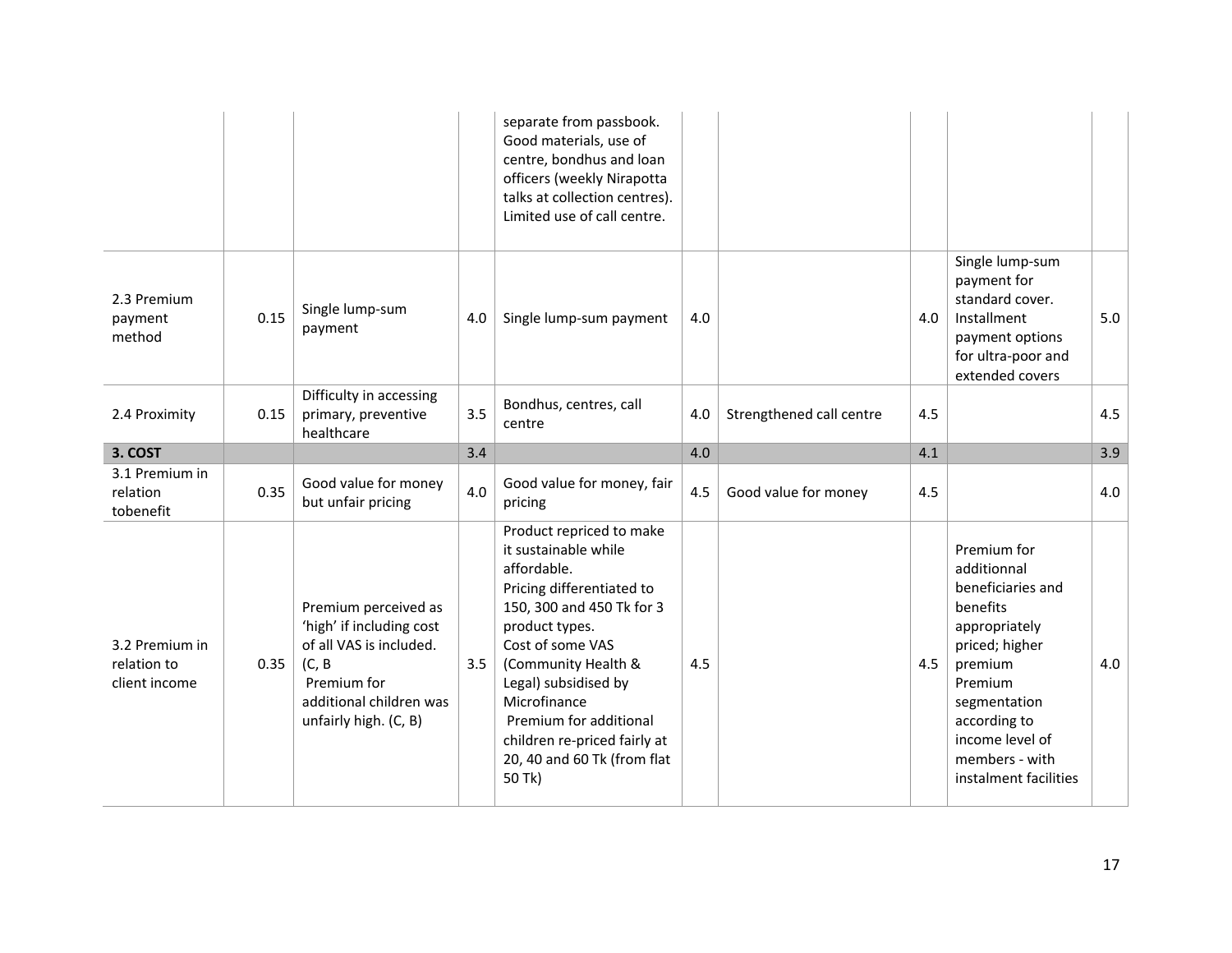| 3.3 Other costs                       | 0.15 | travel cost<br>lost of wages<br><b>OOPES</b>                                                                                                                                                                                  | 1.5 | travel cost<br>lost of wages<br><b>OOPES</b>                                                                                                                                                                                                                    | 1.5 |                                                                                                                                                                                                                                                                                                                                                                                                                | 1.5 | hospital cash for<br>ultra-poor;<br>Reimbursement of<br>travel costs for<br>members going to<br>Sajida Hospital?<br>eimbursement of<br>travel costs to any<br>hospitals for ultra<br>poor<br>Reimbursmeent of<br>lost of wage for<br>ultra poor | 2.5 |
|---------------------------------------|------|-------------------------------------------------------------------------------------------------------------------------------------------------------------------------------------------------------------------------------|-----|-----------------------------------------------------------------------------------------------------------------------------------------------------------------------------------------------------------------------------------------------------------------|-----|----------------------------------------------------------------------------------------------------------------------------------------------------------------------------------------------------------------------------------------------------------------------------------------------------------------------------------------------------------------------------------------------------------------|-----|-------------------------------------------------------------------------------------------------------------------------------------------------------------------------------------------------------------------------------------------------|-----|
| 3.4 Cost<br>structure and<br>controls | 0.15 | Fraud (especially of<br>health claims) is a<br>minor problem. (B)                                                                                                                                                             | 3.5 | Claims simplification<br>process redesigned to<br>control fraud (including<br>setting up management<br>control loops).<br>Cost control: Referral<br>system for HCP / SAJIDA<br>own hospitals / fixed<br>reimbursement list =><br>help to control costs          | 4.0 | Review premium structure<br>Improvement for hospitals<br>referral system : provide<br>list of HCP (public & NGO)<br>along with Nirapotta card<br>to members, display public<br>& NGOs HCP maps in<br>branches, strengthen call<br>center role in referral<br>system (provide the list of<br>hospitals area wise to call<br>center officer). Develop 3<br>year-plan to include CHP<br>cost in Nirapotta premium | 4.5 | Viability boosted<br>with top-up option                                                                                                                                                                                                         | 5.0 |
| <b>4. EXPERIENCE</b>                  |      |                                                                                                                                                                                                                               | 2.0 |                                                                                                                                                                                                                                                                 | 3.8 |                                                                                                                                                                                                                                                                                                                                                                                                                | 3.9 |                                                                                                                                                                                                                                                 | 3.9 |
| 4.1 Claim<br>processing<br>procedures | 0.35 | No software for<br>processing claims,<br>claims centralised to<br>head office and field<br>officer/bondhu not<br>used in the process.<br>Many documents.<br>Claims documents also<br>included I.D, hospital<br>card and other | 2.0 | Client collects<br>documentation, hands it<br>over to the bodhu, field<br>officer or at branch.<br>Branch manager reviews<br>the application - if they<br>cannot decide the claims<br>committee reviews it.<br>Client is then informed<br>whether the claim has | 3.5 | 1. Alternative claims<br>payment - eg claims<br>payment<br>2. Controls should be put in<br>place to ensure service<br>providers fill the accurate<br>information on the release<br>note.<br>3. Controls should be put in<br>place for staff who retain                                                                                                                                                         | 3.6 |                                                                                                                                                                                                                                                 | 3.6 |